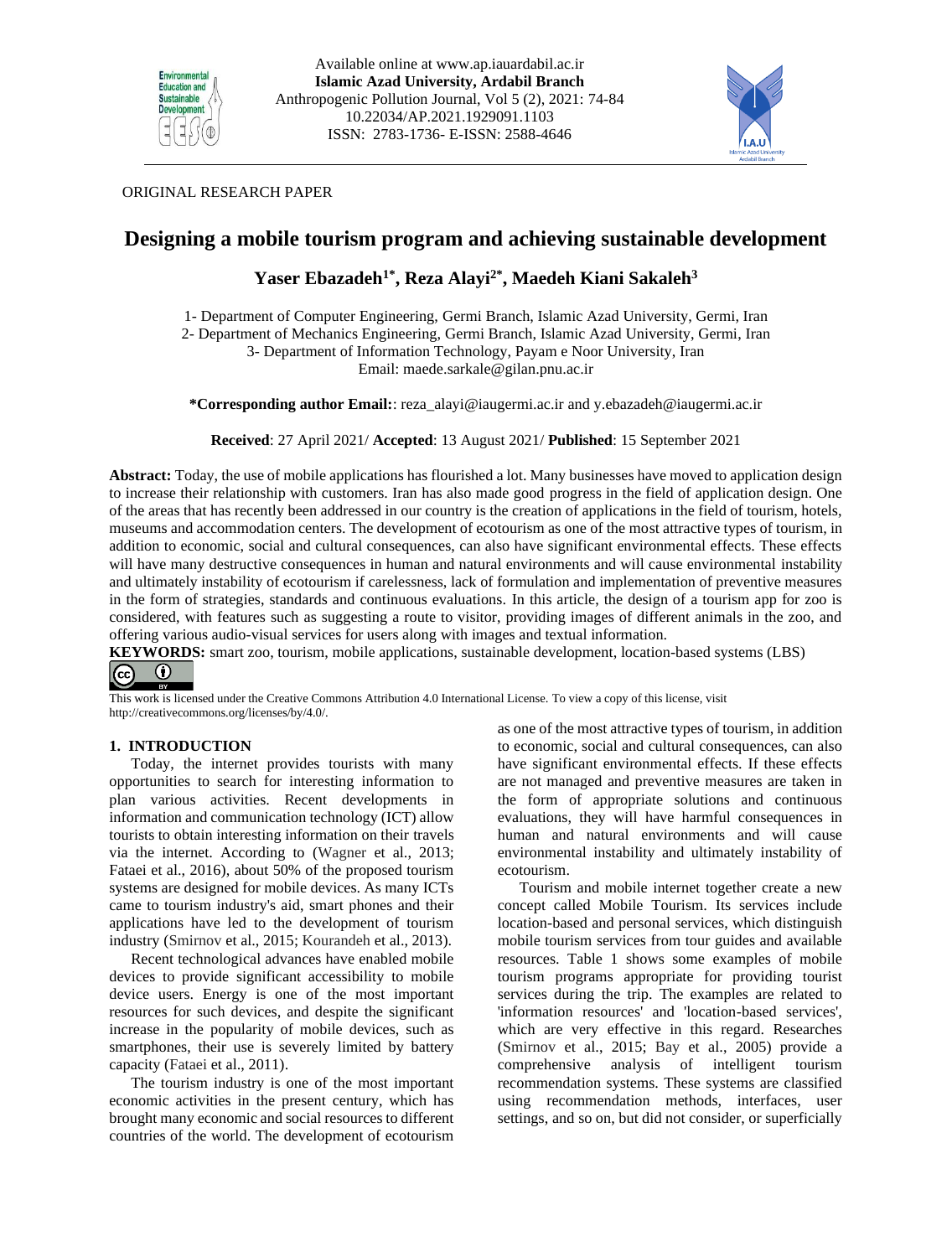address, sources of information used to provide information to tourists about interesting places.

There is a lot of research on Ambient Intelligence (AmI) app in museum guides, and the ultimate goal of all of these approaches is to find connection between visitors and artworks they seek at a particular time. However, many of these solutions require strong interaction between visitors and technology i.e., visitors must be close enough to the artworks to be identified, even point their devices at a particular object, or wait for other visitors to complete their interaction.

Because artworks are usually in the environment, the main purpose is to locate the visitors. Multiple technologies can be used to determine the location of visitors, the main goal of which is to provide best accurate information about the artwork visitors are viewing. Therefore, context tagging and RTLS are two very practical options [\(https://play.google.com/store/apps/details?id=com.mir](https://play.google.com/store/apps/details?id=com.mirasafzar.nationalmuseum) [asafzar.nationalmuseum,](https://play.google.com/store/apps/details?id=com.mirasafzar.nationalmuseum)

[http://irannationalmuseum.ir/fa/\)](http://irannationalmuseum.ir/fa/). The problem with this system is that it only works outdoors and is not a suitable technology for providing an indoor museum guide. Some approaches try to solve the indoor location problem using technologies combined with GPS. In Cyberguide (Ghiani et al, 2009), users' location is detected using infrared sensors but they require direct vision between the user and the sensors, so it does not work properly in crowded places.

In RFID and NFC technologies, each object in the museum is tagged. The tags contain a unique identification number near the object. If visitors want to receive information about a work of art, they must hold their device near the tag. The system then identifies the object and loads relevant information. The need for connection between devices and tags makes these solutions less transparent to the user because it requires direct user interaction. In addition, if multiple users want to see information about the same artwork, they must do so each one at a time. Bluetooth resolves the peer-peer connection between RFID tags and users (Abowd et al, 1997).

There are many approaches to creating a museum guide in which two solutions to the problem can be identified. The first is the direct physical interaction between the visitor and the artwork. The second involves access to information without voluntary interaction by the visitor, in which the system automatically provides information depending on the location of the visitor (Bay et al, 2005).

There are many special attractions in the zoo, so the idea of creating a zoo using interactive technology can make the zoo visit experience much more delightful for visitors. Many zoos now provide a paper map to the visitors, and the visitors have to determine the direction or their location. The problem is that map reading is confusing for most visitors; they may easily get lost in

the zoo or not be able to visit all the animals by the end of the visit. In order to improve the navigation of visitors, interactive maps can be used on their mobile devices (Fataei et al, 2016).

In 2003, the Aalborg Zoo used Bluetooth tags to allow parents to track their children at the zoo using an innovative Bluetooth tracking system (Shi, 2010). At the entrance, parents rented the tags for their children and recorded the necessary information along with the contact information on it. They received a text message on their mobile phone with a code to use when inquiring about the child's whereabouts. Unfortunately, this innovation did not gain much popularity because instead of putting the main focus on the zoo's activities, it was used more to ensure the safety of children.

In 2008, Zoo Ranger was designed as a video tour guide system, providing visitors with location-based informative and entertaining videos, audio, photos, and animations about zoo animals and exhibitions using GPS technology. With this tool, zoo enthusiasts can learn more about the zoo animals, and the activities of the zoo's guards and staff during the visit [\(https://www.cnet.com/news/zoo-tracks-children-with](https://www.cnet.com/news/zoo-tracks-children-with-bluetooth-tags/)[bluetooth-tags/\)](https://www.cnet.com/news/zoo-tracks-children-with-bluetooth-tags/).

The main achievement came in 2009 when iPhone apps were developed for zoos. Woodland Park Zoo released the first iPhone app [\(https://www.chesterzoo.org/our-zoo/\)](https://www.chesterzoo.org/our-zoo/) allowing visitors to track their location at the zoo, learn more about animals, and access daily activity schedules to make the most of the zoo. The Houston zoo is the second largest zoo in the world after Woodland Park Zoo in Seattle providing visitors with this service [\(https://blog.zoo.org/2009/10/zoo-iphone-app-is](https://blog.zoo.org/2009/10/zoo-iphone-app-is-available.html)[available.html\)](https://blog.zoo.org/2009/10/zoo-iphone-app-is-available.html). The Houston Zoo free iPhone app uses real-time GPS coordinates to display users' location in the zoo, allowing visitors to access and view zoo animal photos and videos on a daily basis.

One main problem of tourists is to provide proper tourism services and find a convenient and fast route to the sights. Most visitors and travelers look for tours with good tourism services; however, there are no tourism services in places such as museums or zoos that can provide users with appropriate and accurate information.

Tourism is one of the fastest drivers of economic development in the world, which plays an important role in achieving the goals of sustainable development. In modern society, mobile social media is a platform for communication and decision making for users and the source of big data about travel. Obtaining and analyzing travel data can provide customer-oriented information about travel destinations and comprehensive services for both tour operators and tourists. It has a positive impact on the sustainable development of society, the economy, the environment and the humanities. In this article, a tourism application has been designed in the environment of the zoo, which has features such as suggesting a visitor-to-visitor route, providing images of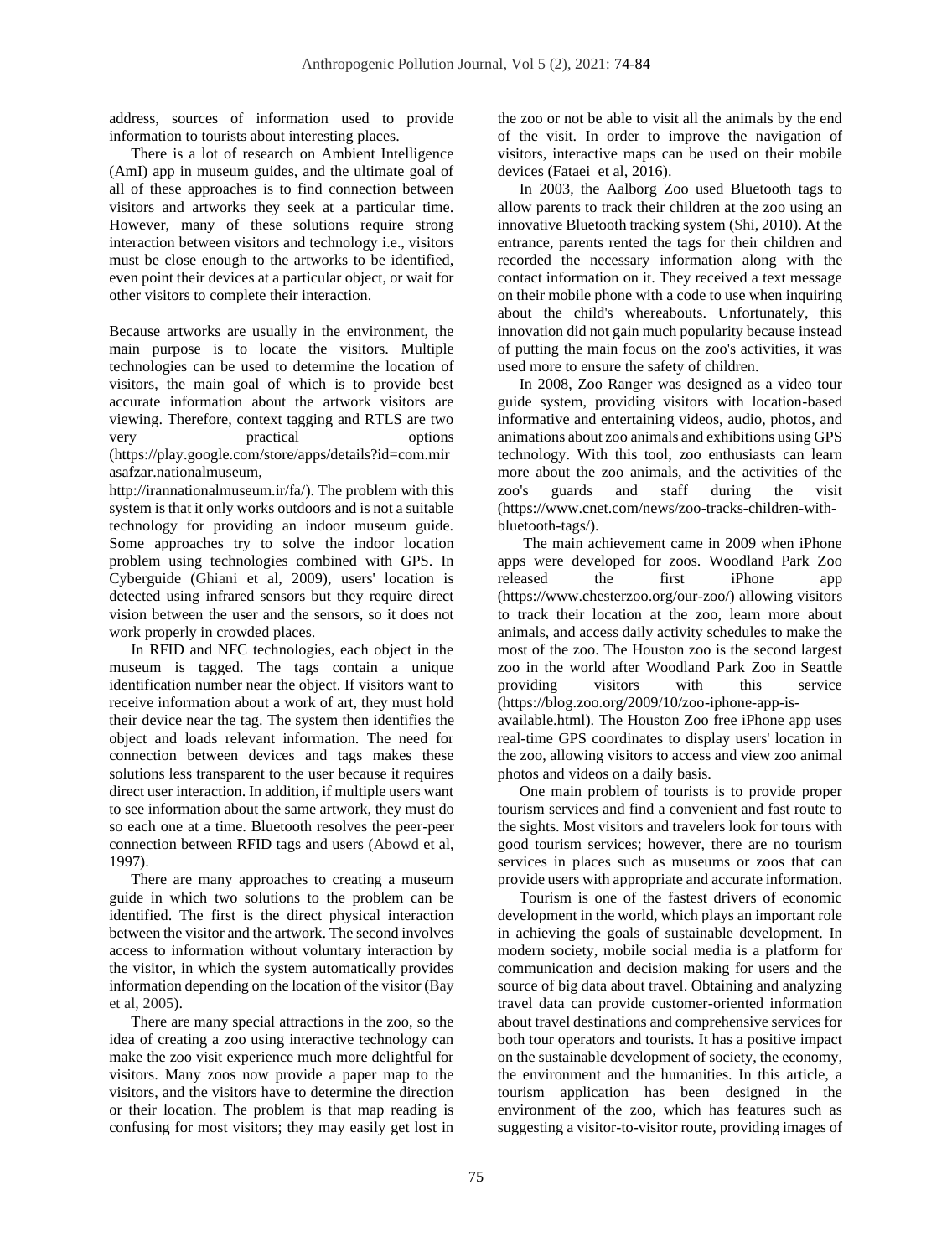different animals in the zoo, the possibility of providing various audio-visual services to users along with images and textual information. This article aims to develop a mobile zoo information system for Pocket PCs and smart phones. Visitors to such a zoo will be able to use their mobile devices or borrow pocket PCs from the zoo. The zoo information system provides them with other multimedia information such as audio materials and video clips of animals and their natural habitat maps. For this purpose, a large amount of information is required, such as facts and characteristics of species, and any additional background information. Unlike standard information, often provided at zoos by information boards or brochures, in this system, the visitors can obtain a completely comprehensive collection of information (texts, maps, and multimedia elements such as photographs). In addition, based on gender, age and the first four routes they choose for visit, the suggested sub-route is also displayed for the user.

### Table 1. Examples of mobile tourism applications

| No. | Name& Link                           | Details                                                                                  | Platform  |
|-----|--------------------------------------|------------------------------------------------------------------------------------------|-----------|
|     | PSiS (Gavalas et al, 2014)           | It is a tour planning support system that provides the most appropriate tourism          | Android   |
|     |                                      | products according to the specific characteristics of the tourists. Before the trip, a   | <b>OS</b> |
|     |                                      | tourist communicates with the system through a special web application, and during       | Web app   |
|     |                                      | the trip, a special mobile application for android smartphones can be used.              |           |
| 2   | ARTIZT (Anacleto et al, 2014)        | An innovative museum guide system, in which a ZigBee protocol is used to determine       | Prototype |
|     |                                      | user's location information. Visitors use tablet devices to receive their children's     |           |
|     |                                      | information and interact with other elements in the environment. The system is           |           |
|     |                                      | obtained with a spatial accuracy below one meter.                                        |           |
| 3   | TAIS (García et al, 2011)            | Or Tourism Assistant- is a mobile app, from 'Travel Guide' category and is based on      | Android   |
|     |                                      | Smart-M3 platform. This program includes a set of services used to provide tourists      | <b>OS</b> |
|     |                                      | with offers about places of interest, and includes customer programs, information        |           |
|     |                                      | services on places of interest, tourism services and public transportation services.     |           |
| 4   | Berlin Zoo (Smirnov et al,           | This application works by transmitters installed in the site. For example, when a        | Android   |
|     | 2014)                                | visitor points their mobile phone at an animal such as a gorilla, leopard  the           | <b>OS</b> |
|     |                                      | application automatically sends information to the user. The app also notifies visitors  |           |
|     |                                      | of when animals are eating and walking in the net area.                                  |           |
| 5   | Smart Zoo (https://www.zoo-          | It is one of the zoo apps in Poznań, Poland, with features such as: interactive maps     | Android   |
|     | berlin.de/app)                       | with the ability to track and find animals in the zoo, descriptions on how animals live, | <b>OS</b> |
|     |                                      | QR code scan in the zoo, news related to zoo events and so on.                           |           |
| 6   | Iran National Museum Guide           | Tran National Museum Guide' app displays information about selected objects of the       | Android   |
|     | (https://play.google.com/store/apps/ | museum on the smartphones of visitors. One of the main features of this app is that by   | <b>OS</b> |
|     | $details?id=com.sz.martzoo&h=en$     | scanning the QR code installed next to each object, the information display system       |           |
|     | , http://smartzoo.eu/index_en.html)  | displays the location of discovery, determines the historical period on cultural periods |           |
|     |                                      | timeline, displays the location of the object on the museum map, provides detailed       |           |
|     |                                      | information and related images, and also plays detailed audio information with the       |           |
|     |                                      | possibility of rewinding.                                                                |           |

# **2. DESIGNING A LOCATION-BASED RECOMMENDER SYSTEM IN THE ZOO**

Services provided to users in mobile tourism are basically information services and guidance on finding routes, which can be provided through mobile terminals such as mobile phones or PDAs that use technologies such as UTMS and GPRS. Users can receive guidance and navigation services through these terminals and based on the criteria already specified in the system. The technology provides services to tourists and increases their satisfaction.

In this article, we discuss the design and implementation of the proposed system. The discussion is divided into two main parts. 1- Designing a locationbased recommender system in the zoo, 2- Initial design of a mobile zoo tourism app.

#### **2.1. Architecture of the proposed system**

In this section a location-based recommender system at the zoo is proposed. The structure of the proposed system is shown in Figure 1. Below, the different stages of the proposed system are discussed.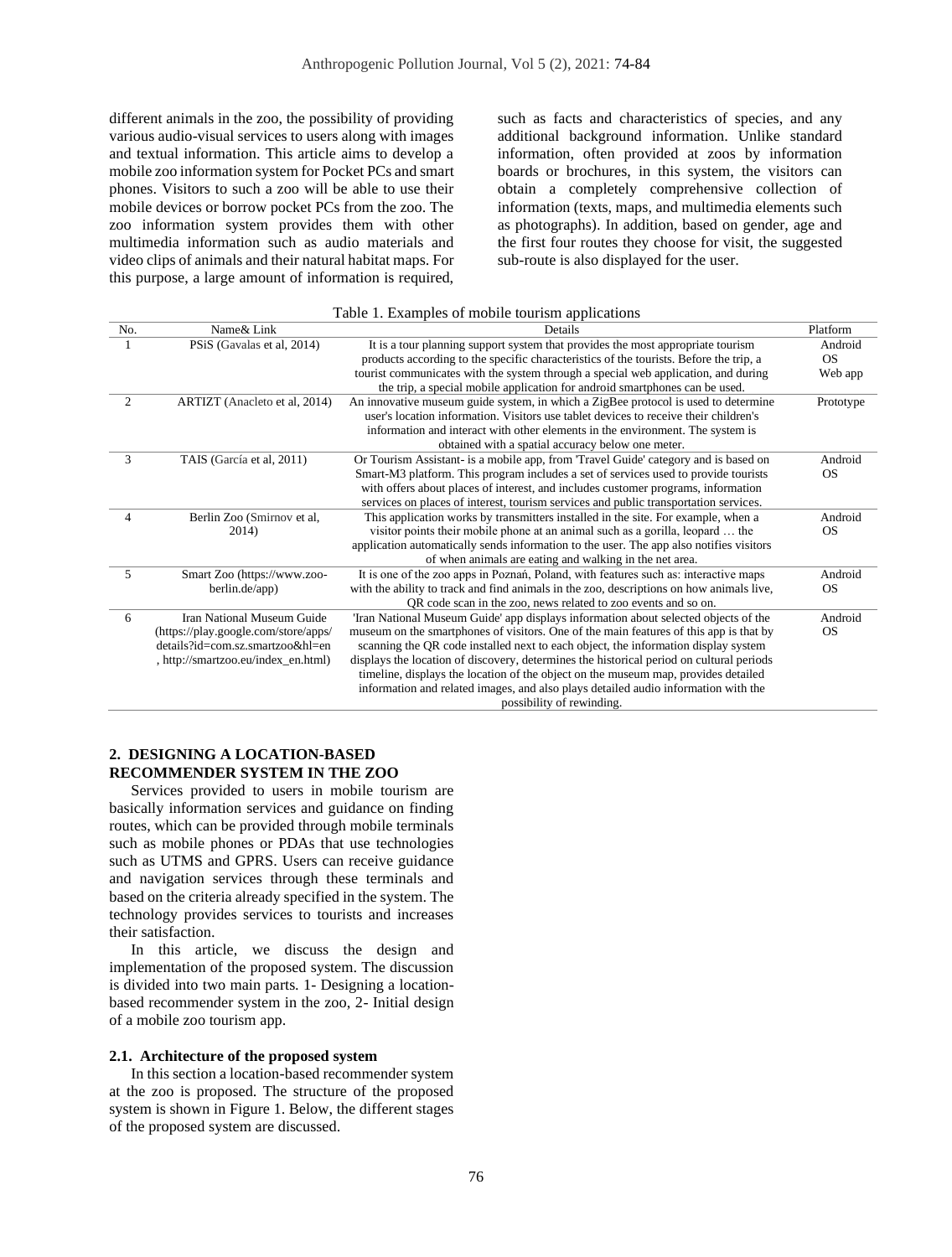

Fig.1. The structure of the proposed system

## **3.1.1 Input**

The system is designed to suggest based on gender, age category and the first four routes. Therefore, to create a database, gender, age category and the first four routes in the comments are categorized as shown in Table 2.

|        | Table 2. System input |                |  |  |  |  |
|--------|-----------------------|----------------|--|--|--|--|
| Gender | Age category          | The first four |  |  |  |  |
|        |                       | routes         |  |  |  |  |
| Male   | Young                 | 1/2/5/7        |  |  |  |  |
|        |                       | 1/2/5/6        |  |  |  |  |
|        |                       | 1/3/4/5        |  |  |  |  |
|        |                       | 1/2/4/13       |  |  |  |  |
|        |                       | 1/3/13/12      |  |  |  |  |
|        |                       | 1/3/13/10      |  |  |  |  |
|        |                       | 19/18/17/16    |  |  |  |  |
|        |                       | 19/18/17/11    |  |  |  |  |
|        |                       | 19/18/12/13    |  |  |  |  |
|        |                       | 19/20/21/29    |  |  |  |  |
|        | Middle age            | 1/2/5/7        |  |  |  |  |
|        |                       | 1/2/5/6        |  |  |  |  |
|        |                       | 1/3/4/5        |  |  |  |  |
|        |                       | 1/3/13/12      |  |  |  |  |
|        |                       | 19/18/17/16    |  |  |  |  |
|        |                       | 1/3/13/10      |  |  |  |  |
|        |                       | 19/20/21/29    |  |  |  |  |
|        |                       | 19/20/22/23    |  |  |  |  |
|        | Young                 | 1/2/5/7        |  |  |  |  |
|        |                       | 1/2/5/6        |  |  |  |  |

|        |            | 1/2/4/13    |
|--------|------------|-------------|
| Female |            | 1/3/13/12   |
|        |            | 1/3/13/10   |
|        |            | 19/18/17/16 |
|        |            | 19/20/21/29 |
|        |            | 19/20/22/23 |
|        |            | 19/20/22/24 |
|        | Middle age | 1/2/5/7     |
|        |            | 1/3/4/5     |
|        |            | 1/3/13/10   |
|        |            | 19/18/17/16 |
|        |            | 19/18/12/10 |
|        |            | 19/20/21/29 |

#### **3.1.2 Recommender system**

Gender, age category and the first four routes mentioned above have been used as input to the recommender system. To determine the route by the system using Bayesian classification, the probability of each of the first four routes is multiplied by the existing sub-routes.

According to Bayesian classification method, if  $A_1$ to  $A_k$  are properties with discrete values, the values are used to predict a discrete class C. Consider an example with the observed property values  $a_1$  to  $a_k$ . Our goal is to predict and select the category in which  $P(C = c \mid A_1 = a_1 \cup A_2 = a_2 \dots \cup A_n = a_n)$ ) is maximized. The simple Bayesian formula is:

According to the simple Bayesian formula, the value of  $P(C = c | A_1 = a_1 \cup A_2 = a_2 \dots \cup A_n = a_n)$  is calculated using the following equation. The numerator is calculated using training data. Since the denominator is the same for all classes, its value can be ignored. The greater the value of the numerator for each class, the more the class wins (Alizadeh et al, 2011).

The user enters the desired gender, age category and first four routes. The system compares the user's information with the existing gender, age category and first four routes and once it identifies which one they are equal to, it multiplies its probability by the probability of each of the available items and calculates the maximum. In this case, the route with maximum probability is suggested to the user.

#### **3.1.3 Output**

The route with maximum probability is considered as the output of the system for the user.

#### **3.1.4 Evaluation**

At this stage, the suggested route and the user's chosen route are compared. If they are similar, it can be concluded that the recommender system has made a good offer. In order to evaluate the system, the precision parameter is used.

$$
Precision = \frac{Correctly suggested number of routes}{total number suggestions} \times 100
$$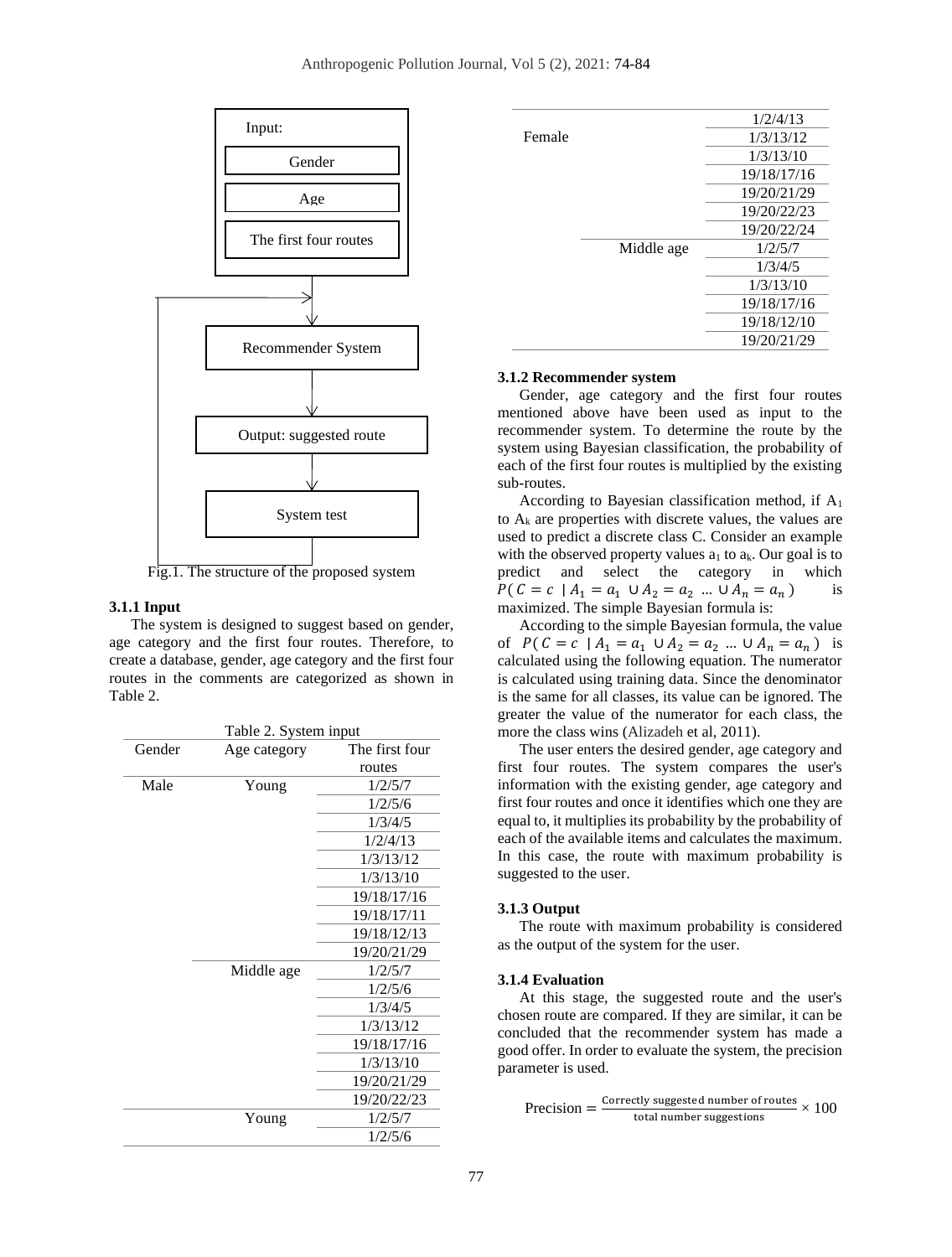Since the database has limited samples, test samples can also be used as training samples, as follows. This way the system can modify itself simultaneously. For this purpose, the route taken by the system is added to the database. This is very common in systems with a small number of training samples.

#### **2.2. Creating a database**

 To conduct this research, like other valid researches, a suitable and reliable database is demanded. Accordingly, a search was carried out to find a database. The database used in the various papers was researched and it was finally determined that there is no relevant database on the research topic. Therefore, it was decided to use the available Iranian zoos (Eram Zoo) to create the database. Unfortunately, Eram Zoo has limited routes and the animals of a group, like birds, are scattered in different parts of the zoo. Therefore, there is no database to use in creating a system that can offer a good suggestion to visitors based on first visits. Hence, a hypothetical map was designed using zoo maps available in different countries. Figure 2 shows the map. Considering different routes and how to place animals in these routes, it was possible to design a recommender system. Recommendation in this system is made based on some of the primary routes that the visitor takes.



Fig.2. Map

In order to create the database, the designed map was shared in a group in Telegram messenger. In addition to the zoo map image, the following text was used to get help from members.

The image above is a 2-D map of the hypothetical zoo. This map will be used to create a project database. If you were in a zoo with these animals, what route would you take to visit it? Please enter your name, gender, age, and route number in order.

For example: name: Farid, age: 38, and the route visited from right to left:

1/3/13/12/17/16/15/14/27/28/29/21/20/19

Friends and colleagues were invited to the group and were asked to answer the questions.

Route selection was carried out by 120 and 30 people to create database and to test the system, respectively. The database created using this method is shown in Table 3.

|  |  |  | Table 3. Gender, age category, and selected routes and number of their occurrence |  |  |  |  |  |  |  |
|--|--|--|-----------------------------------------------------------------------------------|--|--|--|--|--|--|--|
|--|--|--|-----------------------------------------------------------------------------------|--|--|--|--|--|--|--|

| Gender | Number | Age category | Number | Four initial routes | Number | Selected sub-routes    | Number         |
|--------|--------|--------------|--------|---------------------|--------|------------------------|----------------|
| Male   | 65     | Young        | 42     | 1/2/5/7             | 12     | 1/2/5/7/27/28/29/21/20 | 2              |
|        |        |              |        |                     |        | /19                    |                |
|        |        |              |        |                     |        | 1/2/5/7/14/15/16/11/10 | 5              |
|        |        |              |        |                     |        | /12/18/19              |                |
|        |        |              |        |                     |        | 1/2/5/7/14/15/16/11/10 |                |
|        |        |              |        |                     |        | /12/18/20/22/24/25/28/ |                |
|        |        |              |        |                     |        | 29/21/20/19            |                |
|        |        |              |        |                     |        | 1/2/5/7/14/9/8/11/16/2 | $\mathfrak{D}$ |
|        |        |              |        |                     |        | 6/25/28/29             |                |
|        |        |              |        |                     |        | 1/2/5/7/14/9/8/11/16/2 | $\mathfrak{D}$ |
|        |        |              |        |                     |        | 6/25/28/29/21/20/19    |                |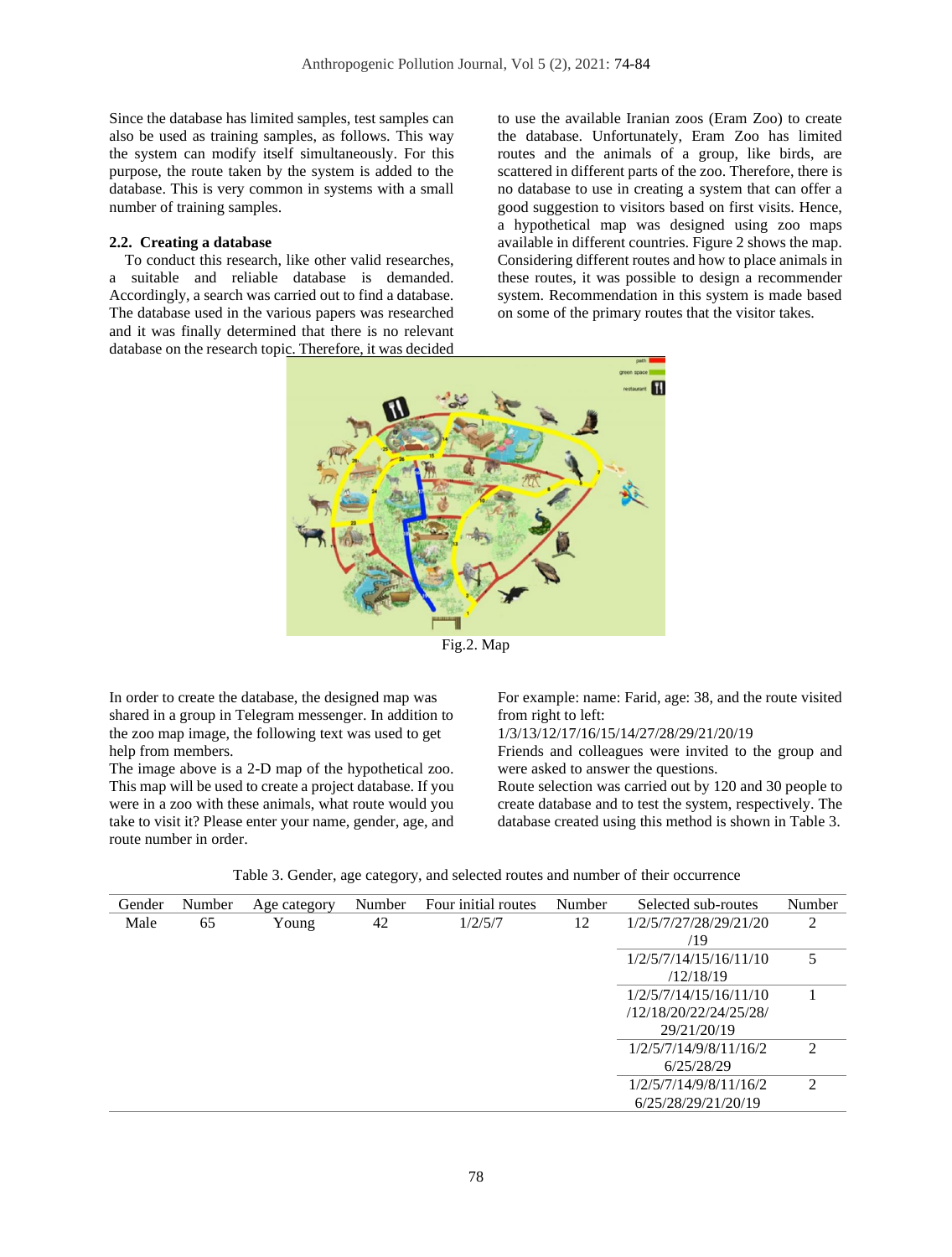|        |    |               |    | 1/2/5/6     | 5              | 1/2/5/6/8/10/12/17/16/<br>26/24/22/20/19                           | 3              |
|--------|----|---------------|----|-------------|----------------|--------------------------------------------------------------------|----------------|
|        |    |               |    |             |                | 1/2/5/6/9/8/11/16/26/2<br>5/28/29/21/20/19                         | $\overline{2}$ |
|        |    |               |    | 1/3/4/5     | 5              | 1/3/4/5/7/14/15/26/25/<br>28/23/22/20/19                           | 3              |
|        |    |               |    |             |                | 1/3/4/5/14/9/8/11/16/2<br>6/25/28/29                               | 1              |
|        |    |               |    |             |                | 1/3/4/5/7/27/28/29/21/<br>20/19                                    | $\mathbf{1}$   |
|        |    |               |    | 1/2/4/13    | $\overline{2}$ | 1/2/4/13/10//6/7/27/25/<br>24/23/29/21/20/19                       | $\overline{2}$ |
|        |    |               |    | 1/3/13/12   | $\mathbf{1}$   | 1/3/13/12/17/16/26/25/<br>28/23/22/20/19                           | $\mathbf{1}$   |
|        |    |               |    | 1/3/13/10   | $\overline{7}$ | 1/3/13/10/11/16/15/14/<br>277/28/29/21/23/19                       | 5              |
|        |    |               |    |             |                | 1/3/13/10/8/6/7/14/15/<br>16/17/18/19                              | $\overline{2}$ |
|        |    |               |    | 19/18/17/16 | 5              | 19/18/17/16/26/24/22/2<br>0/19                                     | $\overline{2}$ |
|        |    |               |    |             |                | 19/18/17/16/11/10/12/1<br>8/20/22/23/28/25/26/16<br>/17/18/19      | $\overline{2}$ |
|        |    |               |    |             |                | 19/18/17/16/26/25/28/2<br>9                                        | $\mathbf{1}$   |
|        |    |               |    | 19/18/17/11 | $\overline{2}$ | 19/18/17/11/8/9/14/7/5<br>/2/1                                     | $\overline{2}$ |
|        |    |               |    | 19/18/12/13 | $\mathbf{1}$   | 19/18/12/13/4/5/6/9/15<br>/26/25/28/29/21/20/19                    | $\mathbf{1}$   |
|        |    |               |    | 19/20/21/29 | $\overline{2}$ | 19/20/21/29/28/27/14/1<br>5/16/17/12/13/3/1                        | $\overline{2}$ |
|        |    | Middle<br>age | 23 | 1/2/5/7     | 3              | 1/2/5/7/14/15/16/11/10<br>/12/18/20/22/23/28/25/<br>26/16/17/18/19 | 3              |
|        |    |               |    | 1/2/5/6     | 3              | 1/2/5/6/9/14/27/28/29/<br>21/20/19                                 | 3              |
|        |    |               |    | 1/3/4/5     | $\mathbf{1}$   | 1/3/4/5/7/27/25/24/22/<br>20/19                                    | $\mathbf{1}$   |
|        |    |               |    | 1/3/13/12   | 3              | 1/3/13/12/17/16/26/24/<br>22/21/29/28/27/7/5/2/1                   | 3              |
|        |    |               |    | 19/18/17/16 | $\overline{4}$ | 19/18/17/16/26/25/27/1<br>4/9/8/10/12/13/3/1                       | 3              |
|        |    |               |    |             |                | 19/18/17/16/26/25/28/2<br>9                                        | $\mathbf{1}$   |
|        |    |               |    | 1/3/13/10   | $\overline{2}$ | 1/3/13/10/11/16/15/14/<br>27/28/29/21/23/19                        | $\overline{2}$ |
|        |    |               |    | 19/20/21/29 | 3              | 19/20/21/29/23/24/25/2<br>7/14/15/16/17/12/10/8/<br>6/5/4/3/1      | $\overline{3}$ |
|        |    |               |    | 19/20/22/23 | $\overline{4}$ | 19/20/22/23/28/25/26/1<br>5/14/7/5/2/1                             | $\overline{2}$ |
|        |    |               |    |             |                | 19/20/22/23/28/25/26/1<br>5/14/17/10/13/3/1                        | $\overline{2}$ |
| Female | 55 | Young         | 40 | 1/2/5/7     | 13             | 1/2/5/7/14/15/16/11/10<br>/12/13/3/1                               | $\overline{7}$ |
|        |    |               |    |             |                | 1/2/5/7/27/25/26/16/17<br>/12/13/3/1                               | $\mathbf{1}$   |
|        |    |               |    |             |                |                                                                    |                |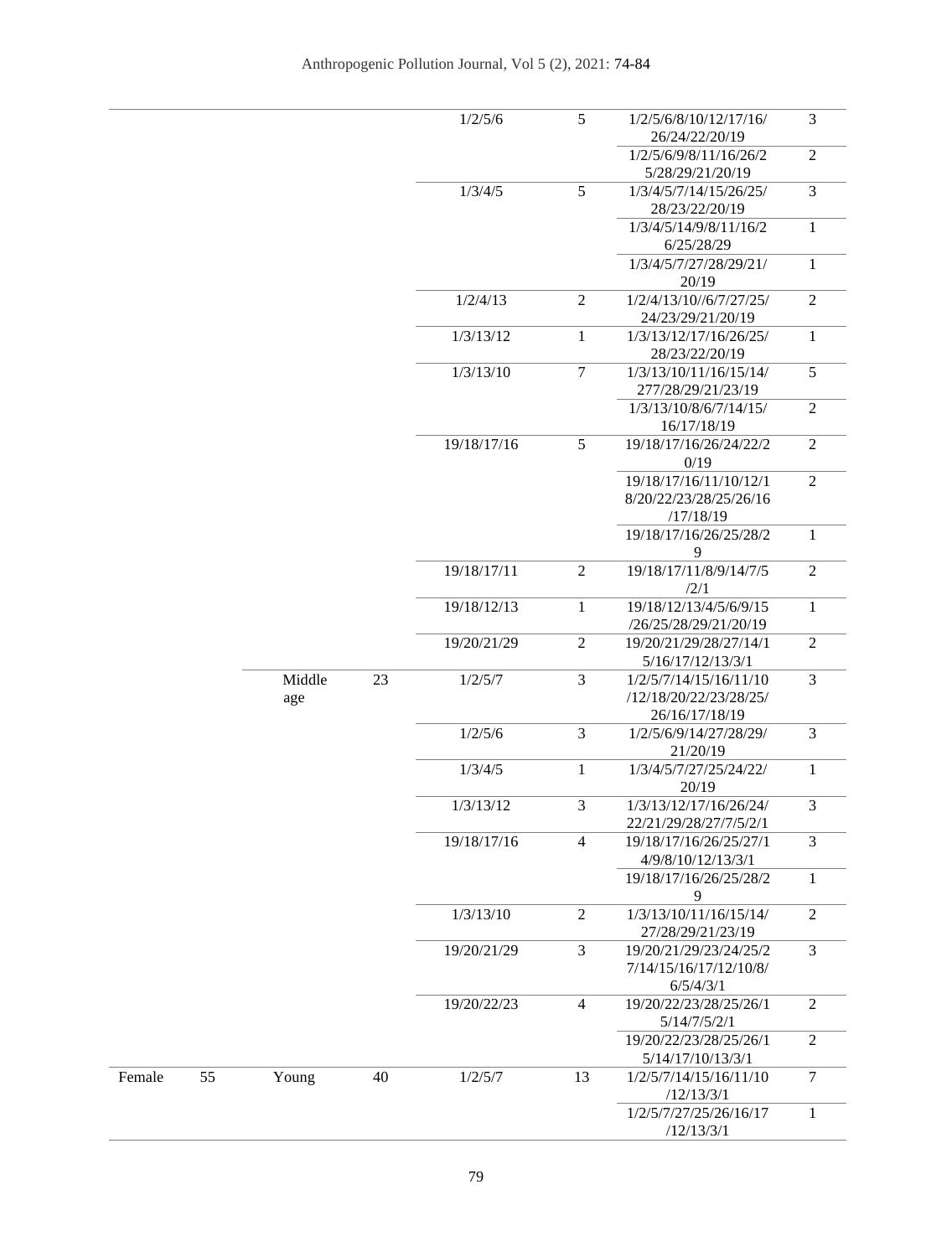|             |                | 1/2/5/7/14/15/16/11/10 | 2              |
|-------------|----------------|------------------------|----------------|
|             |                | /12/18/20/22/24/25/28/ |                |
|             |                | 29/21/20/19            |                |
|             |                | 1/2/5/7/14/9/88/11/16/ | 3              |
|             |                | 26/25/28/29/21/20/19   |                |
| 1/2/5/6     | 6              | 1/2/5/6/8/11/16/15/14/ | 4              |
|             |                | 27/25/24/22/20/19      |                |
|             |                | 1/2/5/6/8/10/12/17/16/ | $\overline{2}$ |
|             |                | 26/25/28/23/22/20/19   |                |
| 1/2/4/13    | 3              | 1/2/4/13/12/17/16/26/2 | $\mathbf{1}$   |
|             |                | 5/28/23/22/20/19       |                |
|             |                | 1/2/4/13/12/17/16/15/1 | 2              |
|             |                |                        |                |
|             |                | 4/27/28/29/21/20/19    |                |
| 1/3/13/12   | 5              | 1/3/13/12/17/16/15/14/ | 5              |
|             |                | 27/28/29/21/20/19      |                |
| 1/3/13/10   | 4              | 1/3/13/10/8/6/7/27/25/ | 2              |
|             |                | 24/23/29/21/20/19      |                |
|             |                | 1/3/13/10/8/6/7/14/15/ | $\mathbf{1}$   |
|             |                | 26/24/23/29/21/20/19   |                |
|             |                | 1/3/13/10/8/9/14/27/28 | 1              |
|             |                | /29/21/20/19           |                |
| 19/18/17/16 | 3              | 19/18/17/16/24/22/21/2 | $\overline{2}$ |
|             |                | 9/28/27/14/9/6/88/10/1 |                |
|             |                | 3/4/3/1                |                |
|             |                | 19/18/17/16/26/25/28/2 | $\mathbf{1}$   |
|             |                | 3/22/21/20             |                |
| 19/20/21/29 | $\overline{2}$ | 19/20/21/29/28/25/26/1 | $\overline{2}$ |
|             |                | 6/17/12/13/3/1         |                |
|             |                |                        |                |
| 19/20/22/23 | 2              | 19/20/22/23/28/27/14/1 | $\overline{2}$ |
|             |                | 5/16/17/12/13/3/1      |                |
| 19/20/22/24 | $\overline{2}$ | 19/20/22/24/26/15/14/7 | $\mathbf{1}$   |
|             |                | /5/2/1                 |                |
|             |                | 19/20/22/24/26/15/14/7 | $\mathbf{1}$   |
|             |                | /6/8/10/13/3/1         |                |
| 1/2/5/7     | 3              | 1/2/5/7/14/15/26/24/22 | 2              |
|             |                | /20/19                 |                |
|             |                | 1/2/5/7/14/9/8/11/16/2 | $\mathbf{1}$   |
|             |                | 6/25/28/29/21/20/19    |                |
| 1/3/4/5     | 3              | 1/3/4/5/6/9/14/27/25/2 | 3              |
|             |                | 4/22/20/19             |                |
| 1/3/13/10   | 1              | 1/3/13/10/11/17/18/19/ | $\mathbf{1}$   |
|             |                | 20/19                  |                |
| 19/18/17/16 | 5              | 19/18/17/16/26/25/28/2 | $\overline{2}$ |
|             |                | 3/24/26/15/14/7/6/8/10 |                |
|             |                | /13/3/1                |                |
|             |                | 19/18/17/16/24/22/21/2 | $\mathbf{1}$   |
|             |                |                        |                |
|             |                | 9/28/27/14/9/6/8/10/13 |                |
|             |                | /4/3/1                 |                |
|             |                | 19/18/17/16/26/25/28/2 | $\overline{2}$ |
|             |                | 3/22/21/20             |                |
| 19/18/12/10 | $\mathbf{1}$   | 19/18/12/10/11/16/26/2 | $\mathbf{1}$   |
|             |                | 5/28/29/21/20/19       |                |
| 19/20/21/29 | $\overline{2}$ | 19/20/21/29/28/25/26/1 | $\overline{2}$ |
|             |                | 6/17/18/19             |                |
|             |                |                        |                |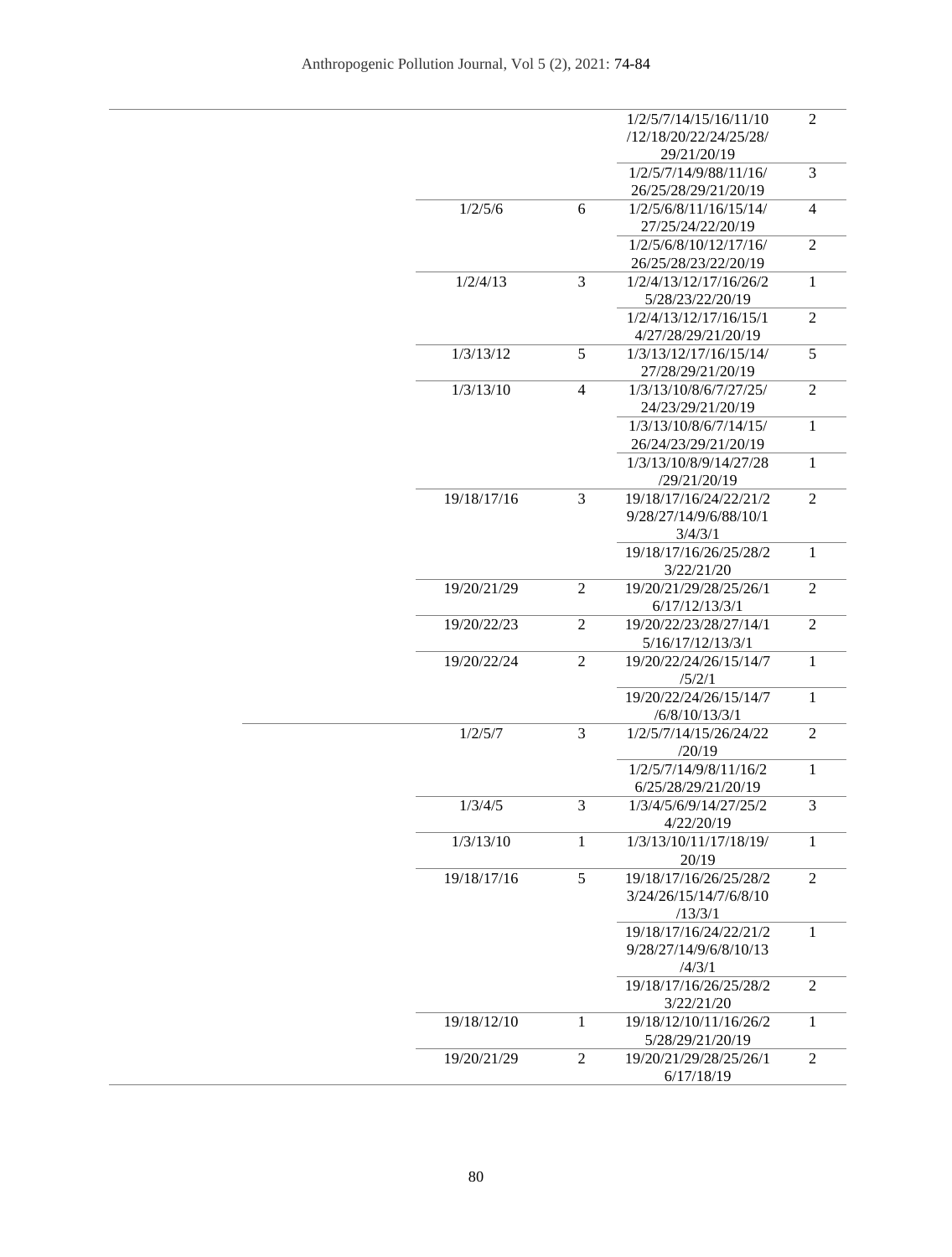#### **2.3. Basic design of mobile zoo tourism app**

 Many people may believe that tourism apps are only suitable for certain functions such as hoteling or some tours. However, in addition to these uses, many places such as museums, exhibitions and zoos, which are somehow connected with many travelers throughout the year, will be able to use these apps. Simple and attractive user interface that helps to attract more audiences of any age has a wide variety of features accessible both online and offline, and accessibility in all conditions is essential to design a tourism application.

In basic design of the system, three main components are needed: the PDA device which supports the main program, GPS, and a database to store information about various zoo animals. The main page or startup page in basic design is shown in Figure 3. This page contains three items: Data entry, map, and animal information. The user enters each page by selecting any of these three items.



**Fig. 3**. Main page

The second page is the data entry page. The user must enter information including name, age, and gender. The image of the second page is shown in Figure 4.



**Fig. 4**. Data entry page

The third page contains the hypothetical zoo map shown in Figure 5. At the bottom of the page, the user is asked to enter the first four routes visited.



**Fig. 5**. hypothetical zoo map page

After the user enters the first four routes they have visited, the fourth page is displayed. On this page, the first four routes selected by the visitor are highlighted in blue and the suggested routes are highlighted in yellow. In the guide section of the map, these two colors are included with the necessary explanations. The image of the fourth page is shown in Figure 6.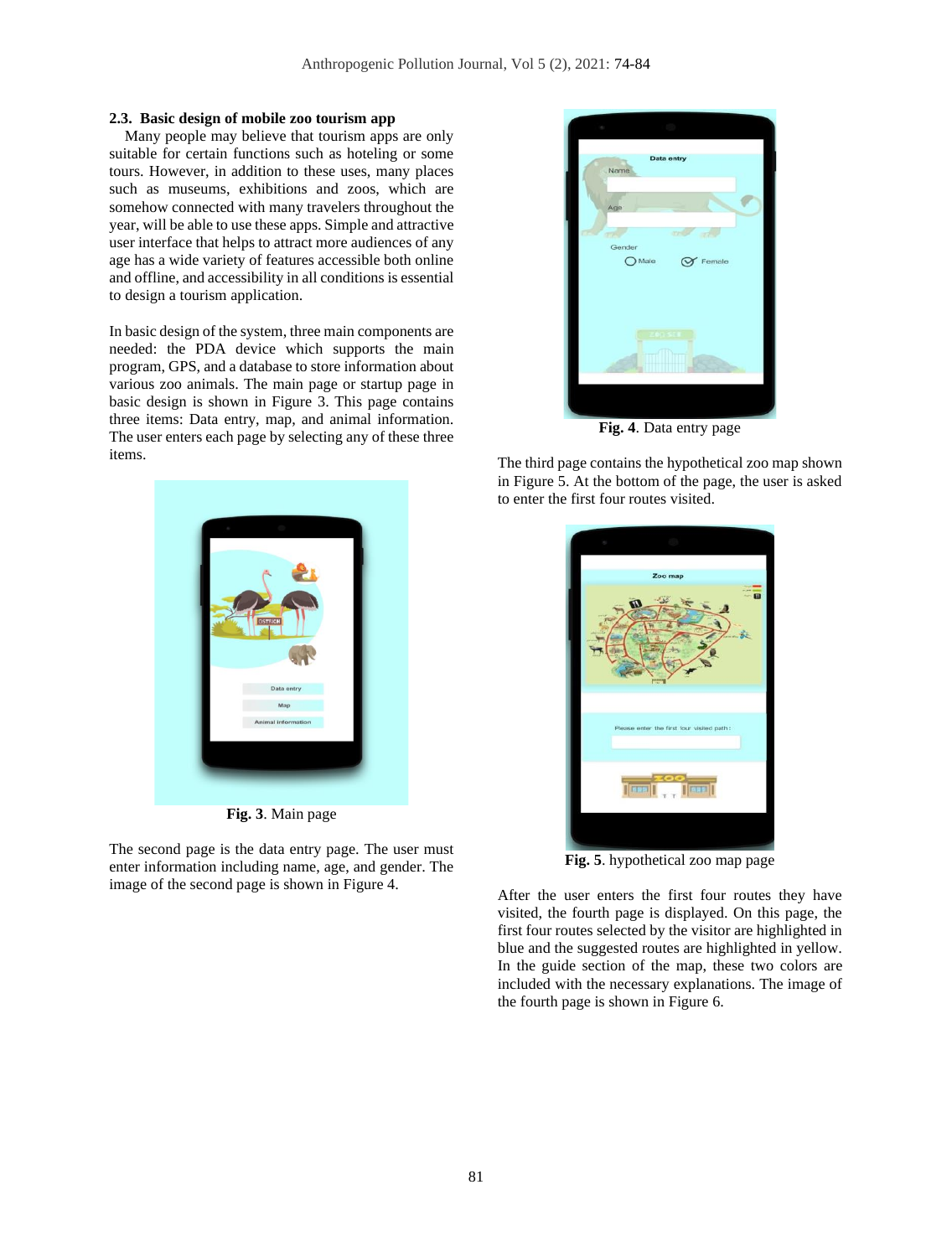

**Fig. 6**. Suggested routes page

As mentioned, there is an animal information link on the first page, clicking which the user can access information about different animals. The fifth and sixth pages show different information such as pictures, food, etc. of lions and eagles. Figures 7 and 8 show this information.



**Fig. 7**. Show information page



**Fig. 8**. Show information page

# **3. SIMULATION RESULTS**

 All simulations were conducted in Matlab. The proposed system can be used in mobile devices such as mobile phones. In this system, as shown in Figure 9, the user enters their gender, age category and first four routes. The system compares the information with the existing gender, age and first four routes, and then determining which item it is equal to, it multiplies its probability by the probability of each of the available items and calculates its maximum. In this case, the most probable route is suggested to the user.

 Next, it is checked whether the suggested route and the user's chosen route are the same or no. If yes, it can be concluded that the recommender system has made a good offer.

 Since the database contains 120 samples, which is small, test samples containing 30 samples can also be used as training samples. This way the system can modify itself simultaneously. For this purpose, the route taken by the user is checked and added to the database by the system, and its probability will change automatically. If the sub-route is not included in the training samples, it will be added to the database along with its probability. This is very common in systems with a small number of training samples.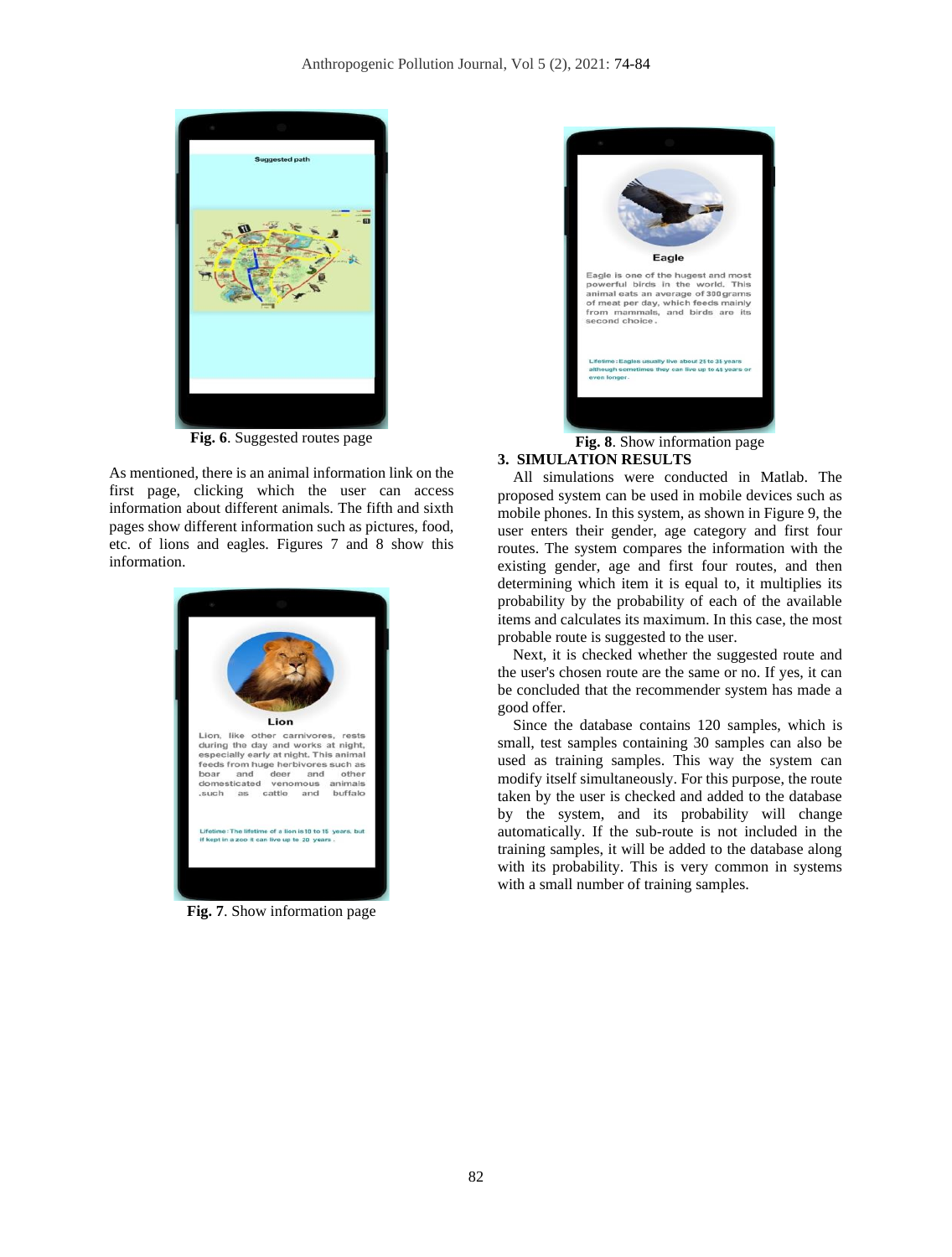Please enter your jender (0 for male or 1 for female) 1 Please enter your age (positive number) 34 Please enter your first four rout (row matrix) [19 18 17 16]  $your\_massir =$  $19$ 18  $17$  $16$  $26$  $25$  $28$  $23$  $24$  $26$ 15  $14$  $\overline{7}$ 6  $\mathbf{R}$  $10$  $13$  $\overline{3}$  $\mathbf{1}$  $fx \gg$ 

Anthropogenic Pollution Journal, Vol 5 (2), 2021: 74-84

Fig. 9. Implementation of the proposed system

| I able 4. Simulation results |                                           |                |                     |  |  |  |  |  |
|------------------------------|-------------------------------------------|----------------|---------------------|--|--|--|--|--|
| First four routes            | Number of selections of Number of correct |                | Correct suggestions |  |  |  |  |  |
|                              | four routes                               | suggestions    | (%)                 |  |  |  |  |  |
| 1/2/5/7                      | 8                                         | 6              | 75                  |  |  |  |  |  |
| 1/2/5/6                      | 6                                         |                | 83/33               |  |  |  |  |  |
| 1/3/4/5                      | 2                                         | $\mathfrak{D}$ | 100                 |  |  |  |  |  |
| 1/2/4/13                     | 0                                         | $_{0}$         |                     |  |  |  |  |  |
| 1/3/13/12                    | 2                                         | $\mathfrak{D}$ | 100                 |  |  |  |  |  |
| 1/3/13/10                    | 3                                         | $\mathfrak{D}$ | 66/66               |  |  |  |  |  |
| 19/18/17/16                  |                                           | 4              | 80                  |  |  |  |  |  |
| 19/18/17/11                  |                                           |                | 100                 |  |  |  |  |  |
| 19/18/12/13                  | O                                         |                |                     |  |  |  |  |  |
| 19/20/21/29                  | 2                                         | $\mathfrak{D}$ | 100                 |  |  |  |  |  |
| 19/20/22/23                  |                                           |                | 100                 |  |  |  |  |  |
| 19/20/22/24                  | 0                                         | $_{0}$         |                     |  |  |  |  |  |
| 19/18/12/10                  | 0                                         |                |                     |  |  |  |  |  |
| Total                        | 30                                        | 25             | 83/33               |  |  |  |  |  |

 $T_1$  and  $T_2$  and  $T_3$  and  $T_4$  and  $T_5$  and  $T_6$  is a simulation result.

As shown in Table 4, the proposed system made recommendations to 25 users according to the route taken by the user. Adding test samples to the dataset increases the efficiency of the recommender system. The correct offers were 83.33% of the whole.

### **4. CONCLUSION**

 Tourism is one of the fastest drivers of economic development in the world, which plays an important role in achieving the goals of sustainable development. Given that the most important concerns about sustainability are threats to the survival of humanity and the ecosystems on which humans depend, a change in the consumption and productive behaviors of individuals and society is inevitable.

 In this article, a zoo tourism application was designed, which contains features such as route suggestion for visitors, providing images of different animals in the zoo, providing a variety of visual and audio services to users along with images, textual information and so on.

 The proposed design consists of two main parts: 1- Designing a location-based recommender system and 2- Basic design of mobile tourism app for zoos. In the recommender system, Bayesian classification is used to suggest a route to the user.

 The input of the program is gender, age category and the first four routes taken by the user which are compared by the system with the available information, and it determines the recommended route calculating the probability of the routes. The experiment shows that in this system, 25 users were given a suggestion according